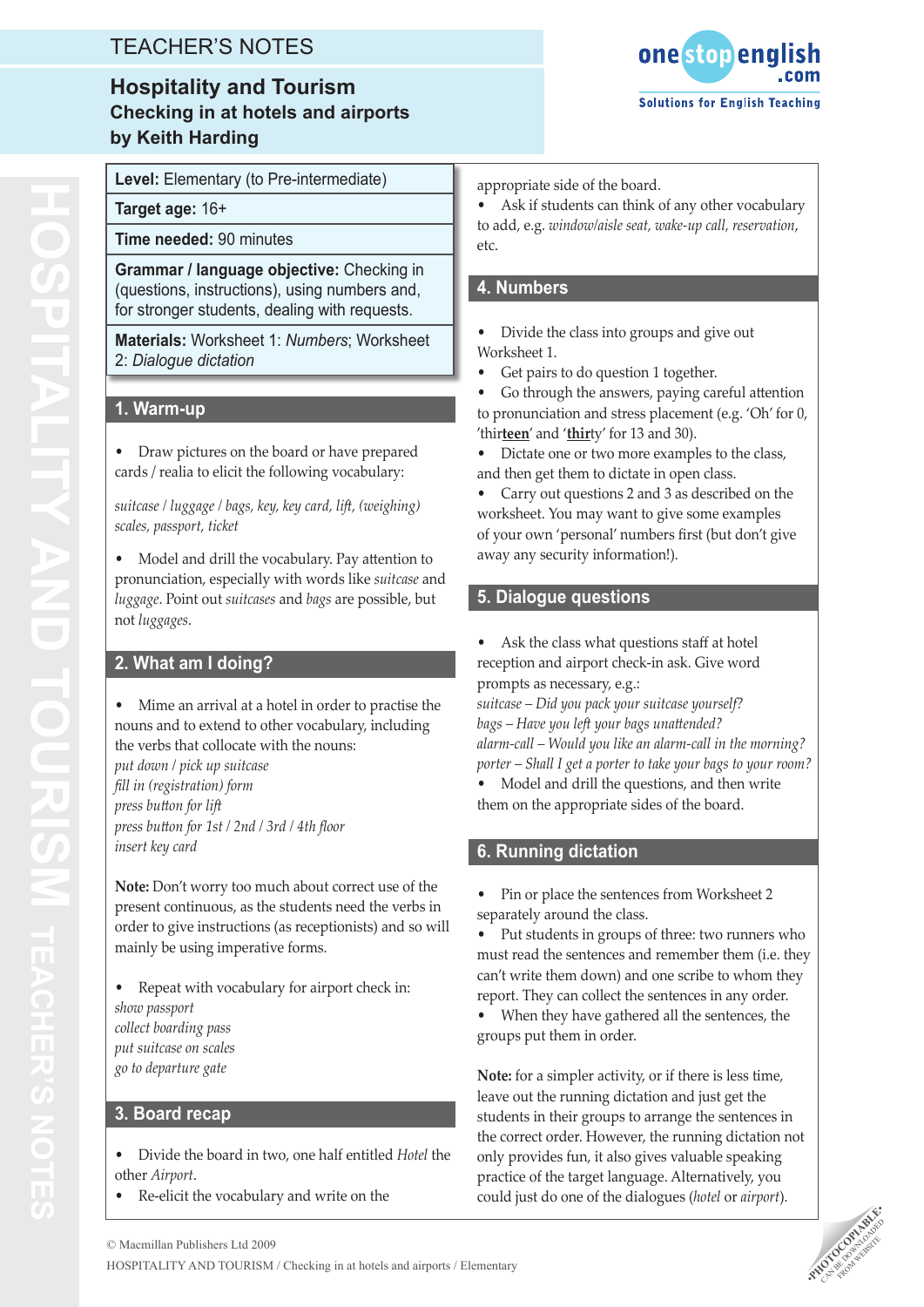### TEACHER'S NOTES

## **Hospitality and Tourism Checking in at hotels and airports by Keith Harding**



#### **7. Dialogue practice**

In their groups, students should fill in any gaps in the dialogues that are missing, or which will make the dialogues more interesting or authentic (e.g. they will need to add welcoming and closing sentences, such as: *Good morning sir. Welcome to … Have a nice flight. I hope you enjoy your stay.*).

• They should also add the guest's / passenger's part of the dialogue.

Students then practise the dialogues in their groups of three. To start with they can read the sentences, but after a few minutes only one of the students in each group is allowed to look at the written sentences, and can prompt the other two accordingly. They can take turns to perform the different roles.

• Monitor the activity and correct as necessary.

### **8. Role-play**

• For freer practice, arrange the class as a series of reception / check-in desks.

Students take turns to circulate, acting out the different situations. Remember that the emphasis should be on the language that the receptionist / check-in officer uses, not the guest / tourist.

Afterwards, carry out any correction or remedial work as necessary.

#### **Extra activity for stronger students: Dealing with requests**

If you want to make the role-play more challenging, get the 'guests' and 'passengers' to include a special request.

You can elicit some ideas first: e.g. *a room with a view/balcony, a quiet room, a smoking room; a seat with extra leg room, a vegetarian meal, an upgrade*

Make sure you spend time practising the responses, as these will be more important for people working in tourism and hospitality. For example: *Yes, certainly sir. I'll see what I can do.*

*That should be possible. I'm afraid that's not possible. We're full.*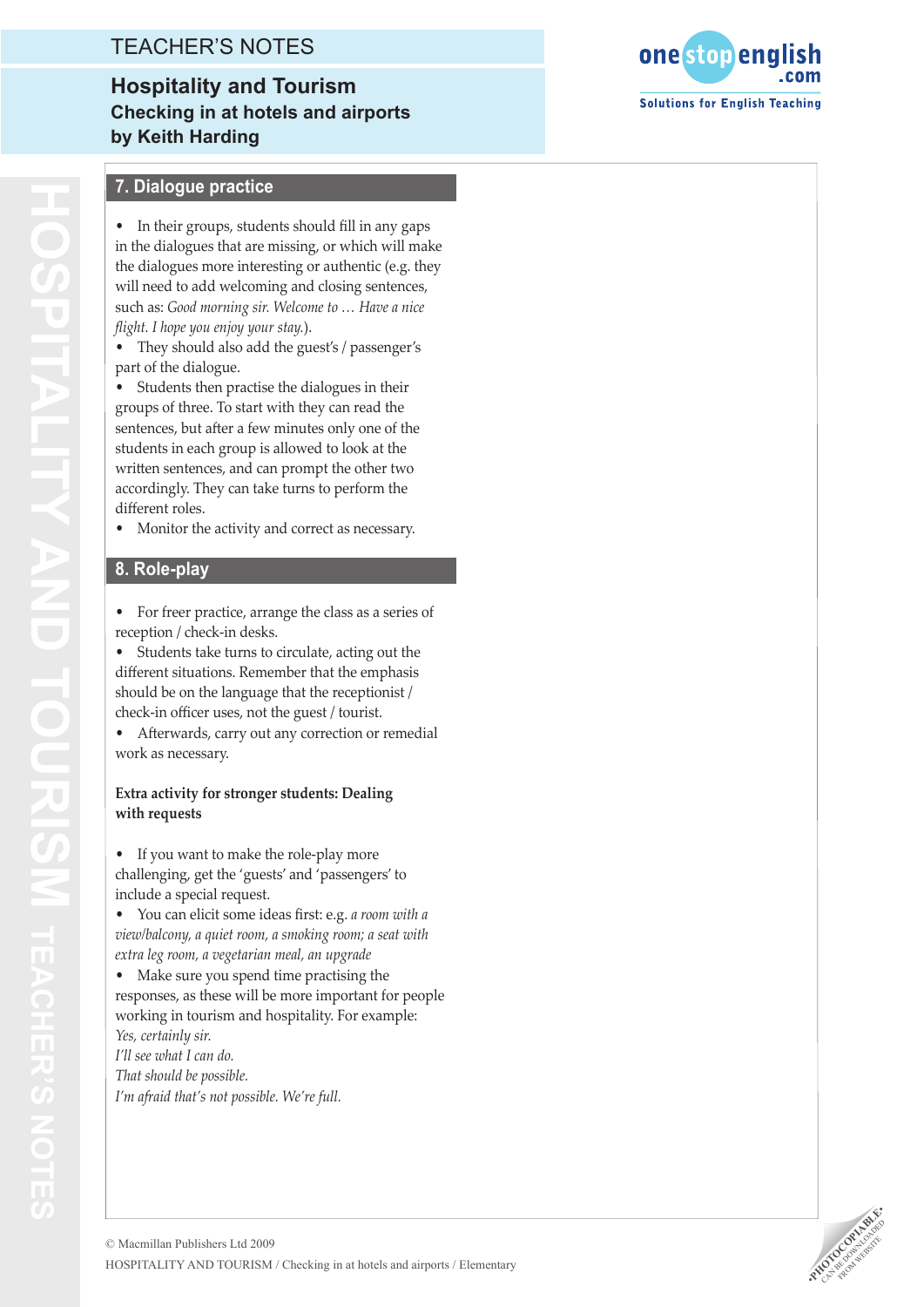**Hospitality and Tourism Checking in at hotels and airports by Keith Harding**



### **Numbers**

**1. Do you find these numbers in hotels or airports? What do these numbers refer to? Put the numbers in the correct space.**

| 30A                                                                     | <b>BA206</b> | 13 | GUEST42 | 5th | 403 |
|-------------------------------------------------------------------------|--------------|----|---------|-----|-----|
| Room<br>Gate<br>Seat number<br>floor<br>Flight number<br>Wi-fi password |              |    |         |     |     |

**2. In the 'you' column, write down some similar numbers (for rooms, gates, flights, etc.). Include one number which is personal to you (e.g. your mobile phone number, a special date, your lucky number).**

|          | you | $\mathbf{1}$ | $\overline{2}$ | $\mathfrak{S}$ | $\overline{4}$ | 5 | $\,6\,$ |
|----------|-----|--------------|----------------|----------------|----------------|---|---------|
| Room     |     |              |                |                |                |   |         |
| Gate     |     |              |                |                |                |   |         |
| Seat     |     |              |                |                |                |   |         |
| Floor    |     |              |                |                |                |   |         |
| Password |     |              |                |                |                |   |         |
| Personal |     |              |                |                |                |   |         |

**3. Find out the numbers that other students have written. DO NOT SHOW YOUR WORKSHEET! Ask about the personal number.**